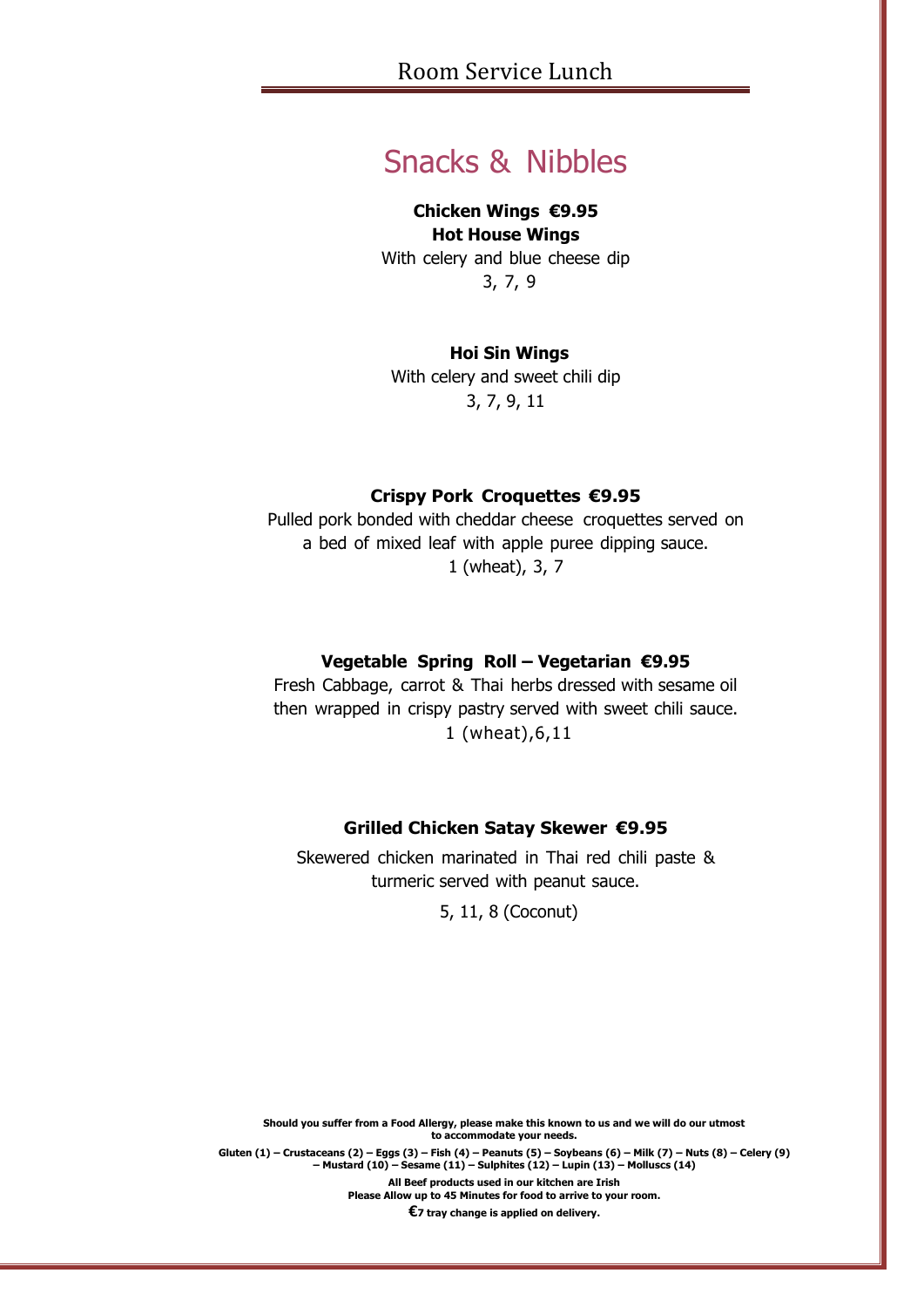# **Salads**

# **Halloumi Salad - Vegetarian €12.50**

Fire grilled halloumi and sundried tomato salad that is tossed with a garlic, lemon and thyme dressing and served with a pesto bread stick. 1 (Wheat), 7, 8 (Pine nuts)

### **Warm Crispy Chicken Salad €15.50**

Chopped crispy chicken with honey mustard dressing on a bed of mixed leaves, cherry tomatoes, cucumber and red onion. 1(wheat), 3, 7, 10

#### **Asian Duck Salad €17.50**

Crispy duck tossed in a leaf salad with orange chunks, diced tomato, peppers, shredded carrots and red onion, dressed with our house dressing and sesame seeds.

11

### **Classic Chicken Caesar €15.50**

Crisp baby gem leaves, smoked bacon, crunchy croutons, poached chicken breast, parmesan shavings with classic caesar dressing. 1 (wheat), 3, 4, 7

**Should you suffer from a Food Allergy, please make this known to us and we will do our utmost to accommodate your needs.**

Gluten (1) - Crustaceans (2) - Eggs (3) - Fish (4) - Peanuts (5) - Soybeans (6) - Milk (7) - Nuts (8) - Celery (9) **– Mustard (10) – Sesame (11) – Sulphites (12) – Lupin (13) – Molluscs (14)**

**All Beef products used in our kitchen are Irish Please Allow up to 45 Minutes for food to arrive to your room. €7 tray change is applied on delivery.**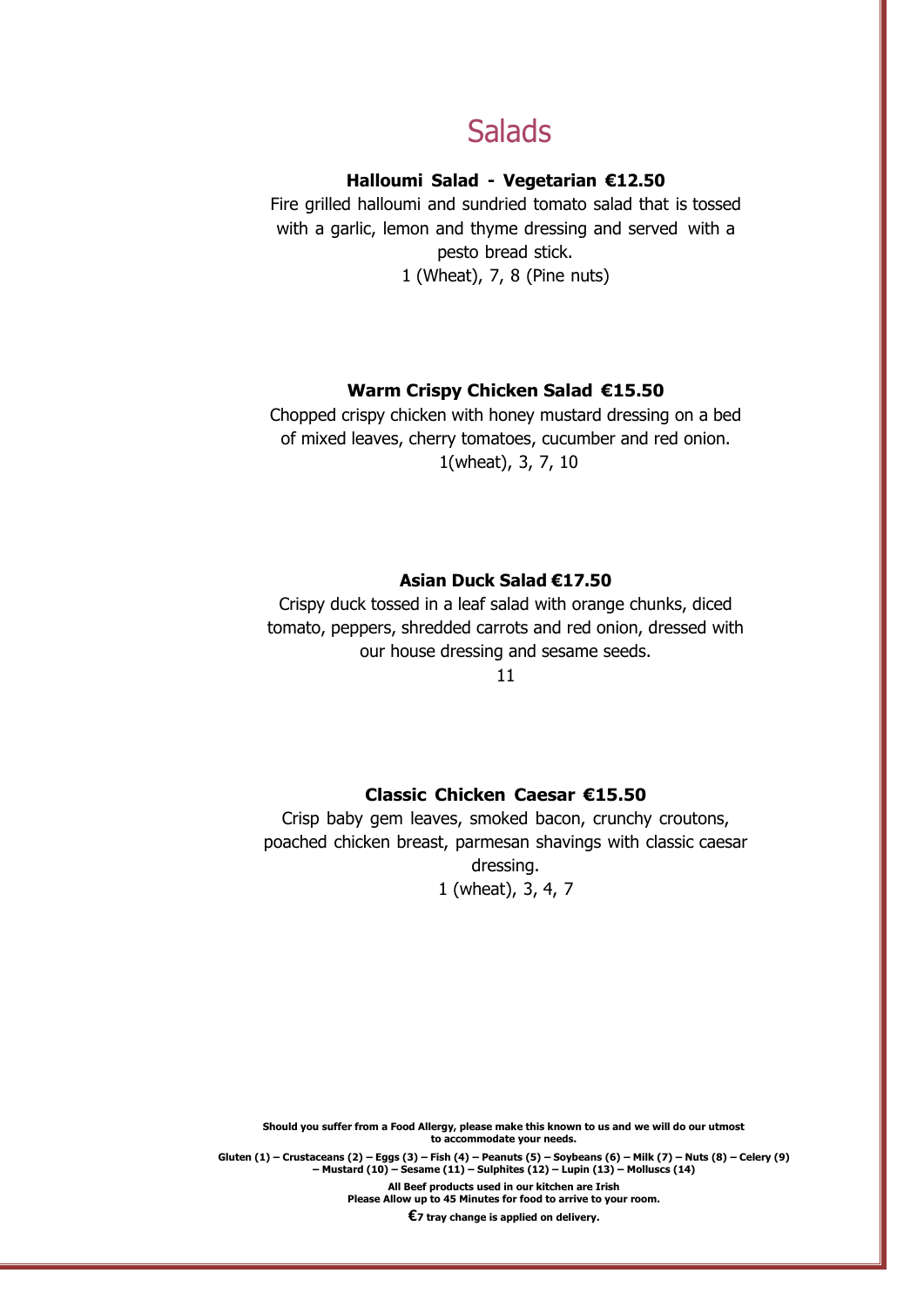# Asian Fusion – Mains

### **Thai Green Vegetable Curry €14.50**

Green chilies and peppers mixed with coconut milk, aubergine, courgette and onion. 8 (Coconut) Accompanied with either Chips or Rice **Add Tofu €2** 6

#### **Ayam Panggang €17.95**

Crispy Chicken in turmeric batter smothered in peanut curry sauce served with steamed rice. 1 (wheat), 3, 5

#### **Thai Green Chicken Curry €15.50**

Green chilies and peppers mixed with coconut milk, aubergine, courgette and onion with added chicken. 8 (Coconut) Accompanied with either Chips or Rice

#### **Chicken Pad Thai €17.95**

Flat rice noodles tossed with stir fried chicken and mixed vegetables, french beans, roasted peanuts with flavours of garlic, chili and ginger topped with lime and sesame seeds. 1 (wheat), 3, 5, 6, 11

**Should you suffer from a Food Allergy, please make this known to us and we will do our utmost to accommodate your needs.**

Gluten (1) - Crustaceans (2) - Eggs (3) - Fish (4) - Peanuts (5) - Soybeans (6) - Milk (7) - Nuts (8) - Celery (9) **– Mustard (10) – Sesame (11) – Sulphites (12) – Lupin (13) – Molluscs (14)**

> **All Beef products used in our kitchen are Irish Please Allow up to 45 Minutes for food to arrive to your room. €7 tray change is applied on delivery.**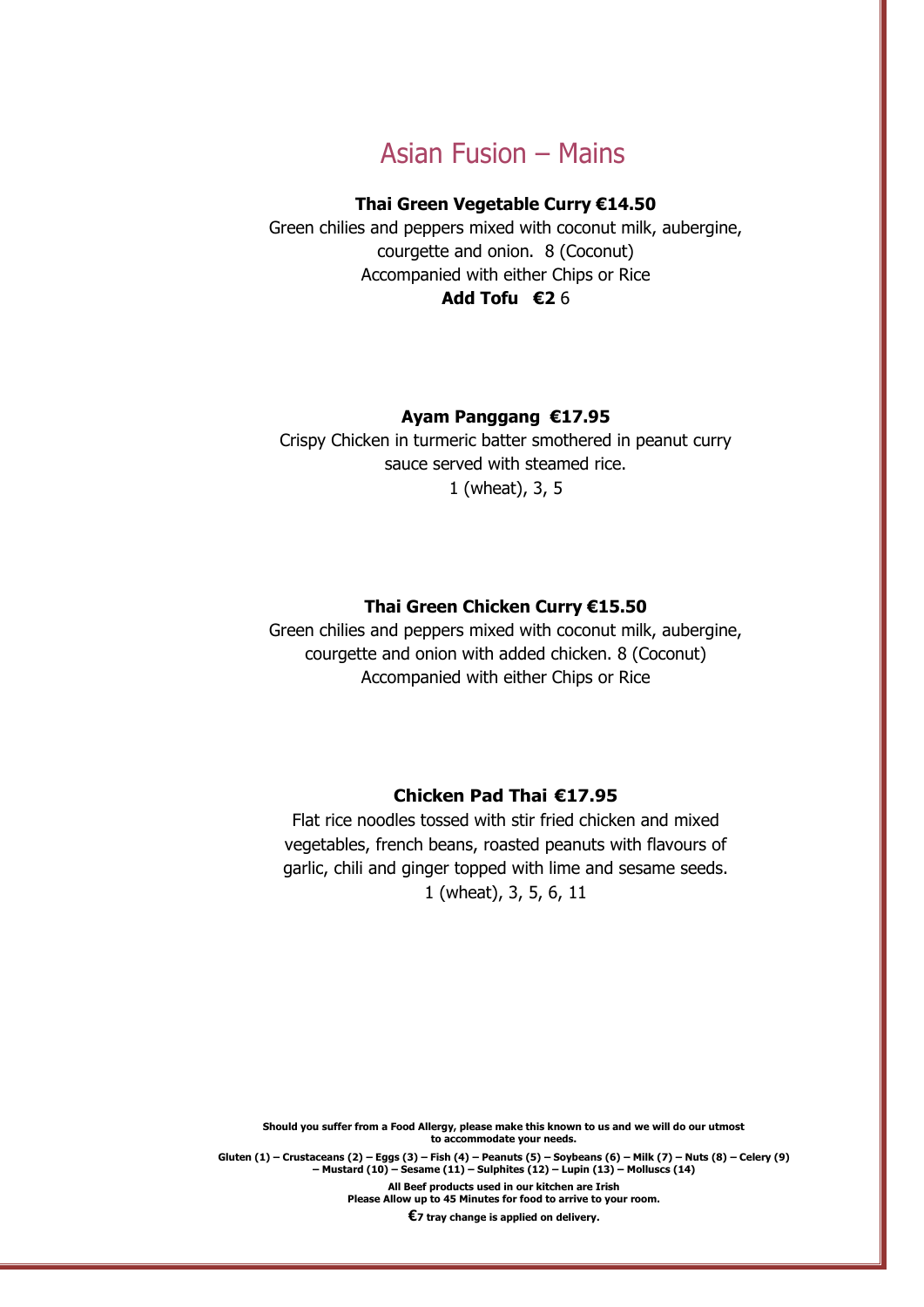# Classic – Mains

### **Chicken Caesar Wrap €15.50**

Crisp baby gem leaves, smoked bacon, crunchy croutons, poached chicken breast, parmesan shavings with classic Caesar dressing. 1 (wheat), 3, 4, 7

#### **Falafel Wrap - Vegetarian €14.50**

Toasted chickpea and coriander falafel wrap with mixed leaves, tomato, cucumber and a riata yogurt. 1 (wheat), 7

#### **4oz Rib-Eye Steak Sandwich €18.50**

Charcoaled steak with caramelized red onion marmalade, rocket, roast red peppers, garlic aioli on a ciabatta and fries 1 (wheat), 3, 7, 12

**Fish and Chips €18.50**

Beer battered hake served with tartar sauce, mushy peas and fries. 1 (wheat), 3, 4, 7

#### **Cajun Chicken Burger & Chips €18.50**

Grilled Cajun Chicken breast served on a brioche bun with vine tomato, rocket, Emmental cheese & garlic mayo and fries.

1 (wheat), 3, 7

**Should you suffer from a Food Allergy, please make this known to us and we will do our utmost to accommodate your needs.**

Gluten (1) - Crustaceans (2) - Eggs (3) - Fish (4) - Peanuts (5) - Soybeans (6) - Milk (7) - Nuts (8) - Celery (9) **– Mustard (10) – Sesame (11) – Sulphites (12) – Lupin (13) – Molluscs (14)**

**All Beef products used in our kitchen are Irish Please Allow up to 45 Minutes for food to arrive to your room. €7 tray change is applied on delivery.**